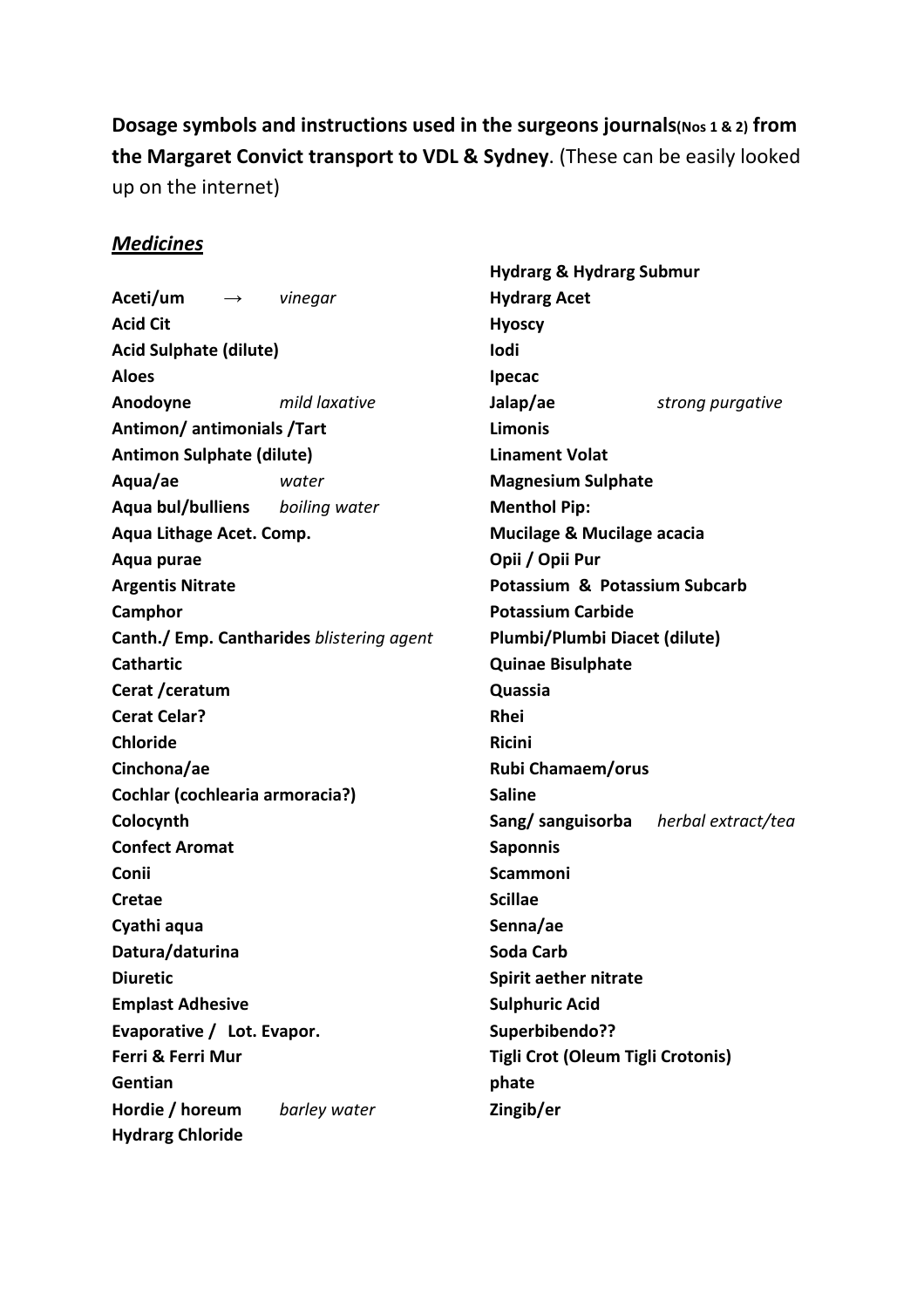# **Symbols & abbreviations used to transcribe dosage**

| aa                                    | of each                                             |
|---------------------------------------|-----------------------------------------------------|
| $\mathbf{C}$                          | a scruple (the proper symbol has a line through it) |
| $\underline{\mathbf{c}}$              | with (the line should be on top)                    |
| co/comp                               | compound                                            |
| ft/fiat                               | make                                                |
| fs                                    | half                                                |
| gr                                    | grains                                              |
| gtt                                   | $g$ uttae = drops                                   |
| h.s.                                  | hora somni = bedtime                                |
| h.s.s.                                | hora somni sumendus = take at bedtime               |
| Ĵ                                     | put at the end of a row of $ii - also = i$          |
| М.                                    | minimum                                             |
| mo =modo dicto                        | as prescribed                                       |
| omitt: omittatur                      | omit                                                |
| omni                                  | all                                                 |
| p.d.                                  | per dose                                            |
| $p.r.n. = pro re nata$                |                                                     |
| st                                    | statim = $at$ once                                  |
| sumat                                 | make                                                |
| sumend/us                             | take                                                |
| ut                                    |                                                     |
| z (drawn with an extra loop) an ounce |                                                     |

(the surgeon appeared to use ounce symbol most of the time)

### **Time**

| bis in die      | twice a day       | quequa         | 1⁄4 hour                       |
|-----------------|-------------------|----------------|--------------------------------|
| ter in die      | three times a day |                | queque in die four times a day |
| ter in die      | three times a day | quotidie       | four times a day               |
| quater in die   | four times a day  |                |                                |
| heri            | yesterday         | omni mane      | every morning                  |
| hora/is         | hour/s            | omni nocte     | every night                    |
| h.s. hora somni | hedtime           | somni          | night                          |
| semi hora       | half hour         | <b>Vespere</b> | evening                        |
| mane            | morning           |                |                                |
| mane luce       | morning<br>early  |                |                                |
| meridie         | midday            |                |                                |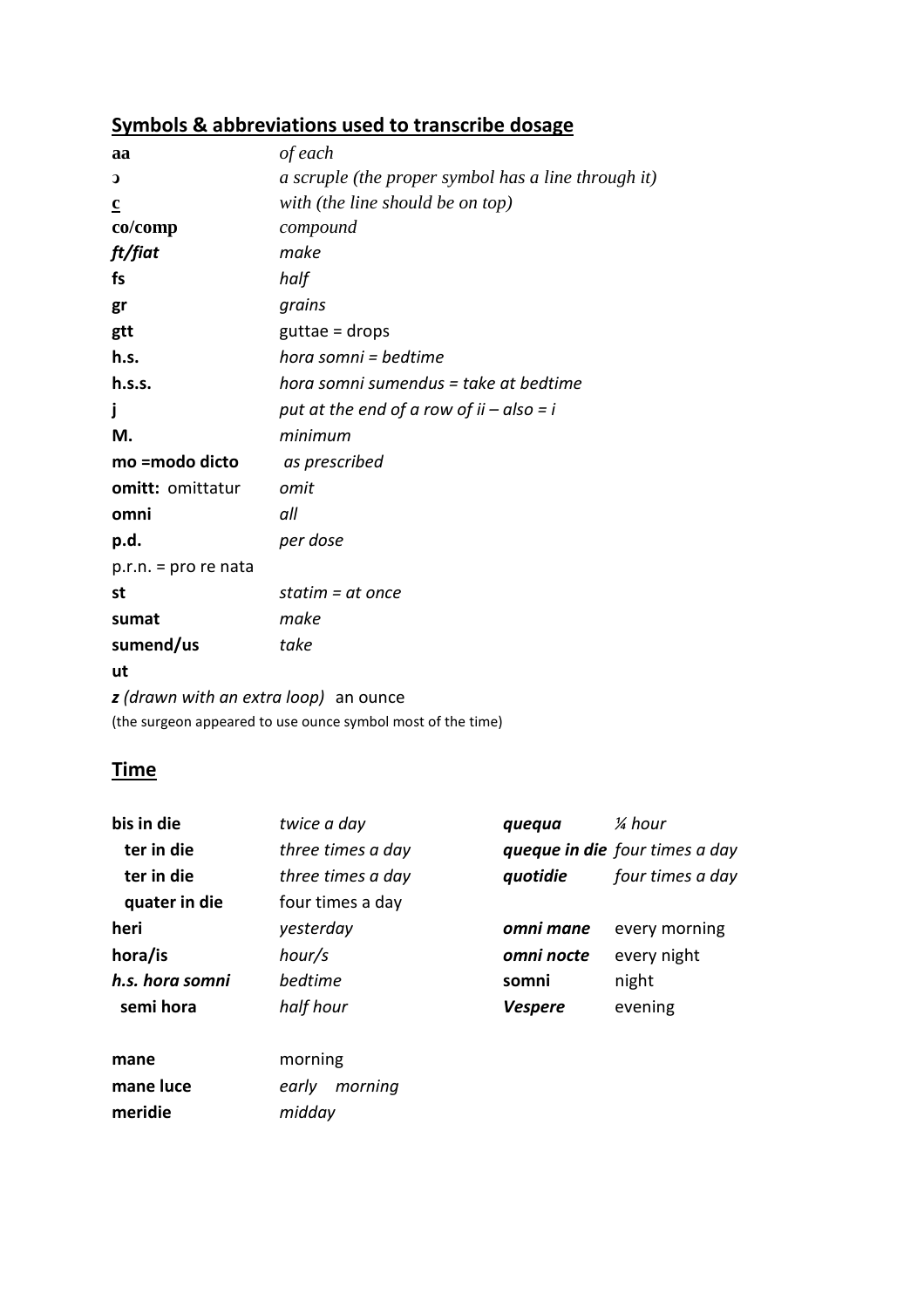# **Terms Used in Prescriptions & in journals**

| ad                           | to                                                  |
|------------------------------|-----------------------------------------------------|
| admot/admou?                 | administer                                          |
| antea                        | formerly                                            |
| applic/o / applicandus apply |                                                     |
| assimulative functions       |                                                     |
| axilla                       | armpit                                              |
| bistoury                     | surgeons knife -thin                                |
| brachio/brachium             | arm                                                 |
| caldius/o                    | warm                                                |
| cap / capiat                 | let him take                                        |
| carput/is/m                  | head                                                |
| carpus                       | bones of the wrist                                  |
| catamenia                    | menstruation                                        |
| cyath/us                     | a glass                                             |
| digitum                      | finger                                              |
| dolent/e/um                  | pain                                                |
| dorsum pedis                 | upper surface of the foot                           |
| eadem                        | same                                                |
| epigastrium                  | upper part of abdomen immediately above the stomach |
| eructations                  | belching                                            |
| esl/estempl/o                | immediately                                         |
| eschar                       | hard raised skin like dry scab                      |
| et                           | and                                                 |
| fascia                       | binding                                             |
| fauces                       | at back of throat                                   |
| fiat / $ft$                  | make                                                |
| fomentation/s                | warm poultice                                       |
| frico/frictio                | rub                                                 |
| frigid/ei                    | cold                                                |
| frontem (frons)              | forehead                                            |
| genu                         | knee                                                |
| hab <sup>t</sup> / habeat    | let him have                                        |
| haustus                      | a draught                                           |
| hypogastric                  | lower median region of the abdomen                  |
| impetiginous                 | relating to impetigo - skin infection               |
| latus                        | sides                                               |
| liquitis                     | liquid                                              |
| lumbos                       | small of the back                                   |
| mammoni                      | breasts                                             |
| mane                         | morning                                             |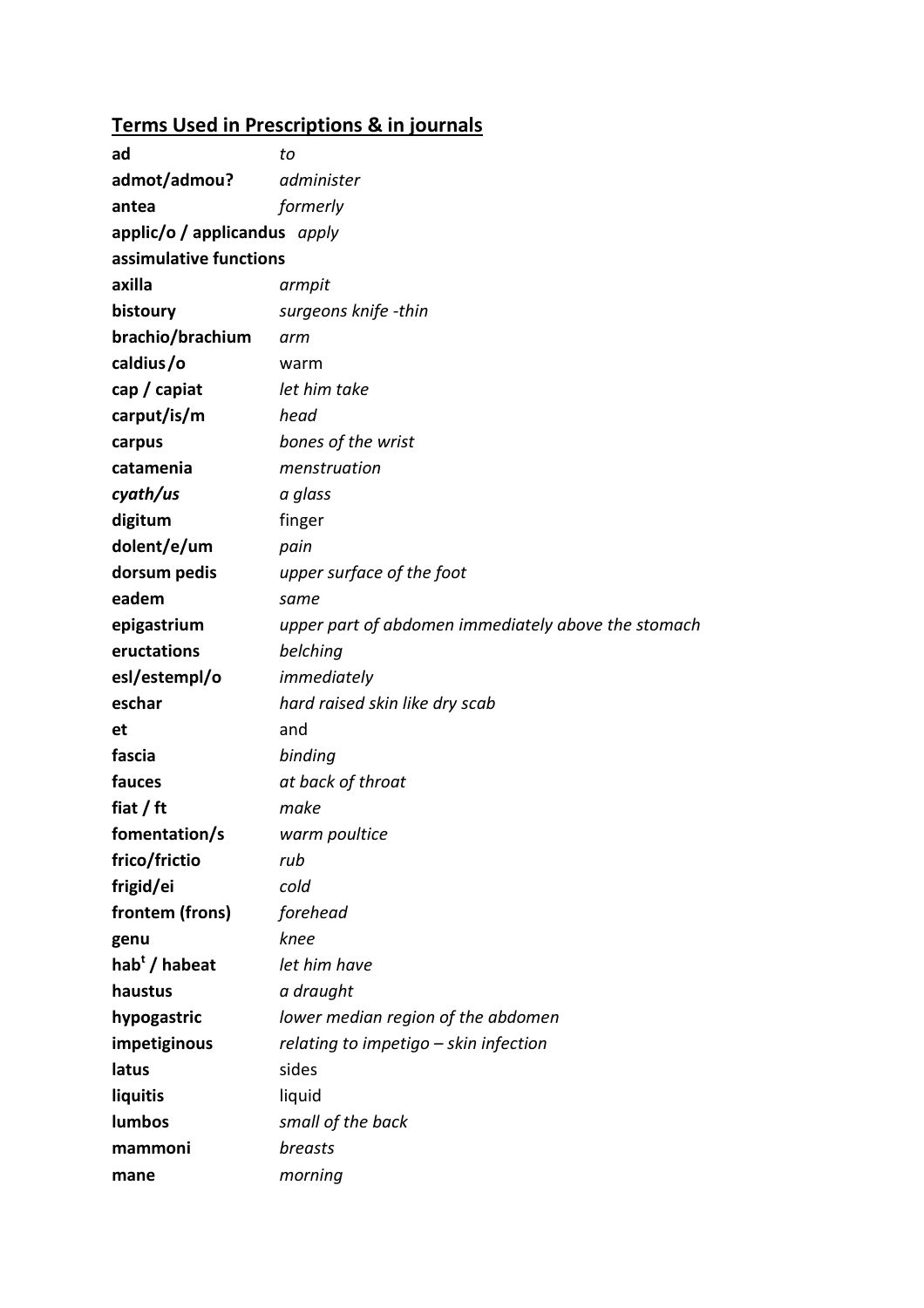| manun                                | hand                                             |
|--------------------------------------|--------------------------------------------------|
| nyctalopia                           | night blindness                                  |
| olim                                 | formerly                                         |
| omnia                                | all                                              |
| papulous                             | covered by small hard pimple-like rash (papulae) |
| parvus/m                             | small                                            |
| patella                              | knee                                             |
| pediluvium (pedis)                   | bathing of the feet                              |
| pd                                   | per dose                                         |
| polliteus (tendon)                   | leg muscle                                       |
| pytalism                             | excessive saliva, drooling                       |
| QS or qs                             | quantum sufficiat                                |
| repet/end                            | repeat                                           |
| sang/sanguineous                     | blood                                            |
| scleritis                            | inflammation of the sclera                       |
| statim                               | immediately                                      |
| sterno                               | sternum                                          |
| sumendus                             | to make                                          |
| tenesmus                             | straining                                        |
| tormina                              | cramps                                           |
| ut                                   | as                                               |
| vastus externus                      | largest part of the quadriceps                   |
| vastus lateralis (muscle) quadriceps |                                                  |
| venter                               | belly                                            |
| viscid                               | sticky                                           |
| vulnus                               | wound                                            |

# **The Form of the Medicine**

| Aq               | aqua                     | Lot            | Lotion           |
|------------------|--------------------------|----------------|------------------|
|                  | Haust Haustus, a draught | <b>Mistura</b> | A mixture        |
| <b>Confect</b>   | Confection               | Οl             | Oil              |
| <b>Decoct</b>    | Decoction                | Pil            | Pilula / pill    |
| Emp.             | Emplaster                | Pulv.          | Pulvis, a powder |
| Ext              | Extract                  | <b>Syrup</b>   |                  |
| Garg/ Gargarisma | a gargle                 | Tinct.         | Tincture         |
| Inf.             | Infusum                  | Ung            | Ungent           |
| Liq              | Liquid                   |                |                  |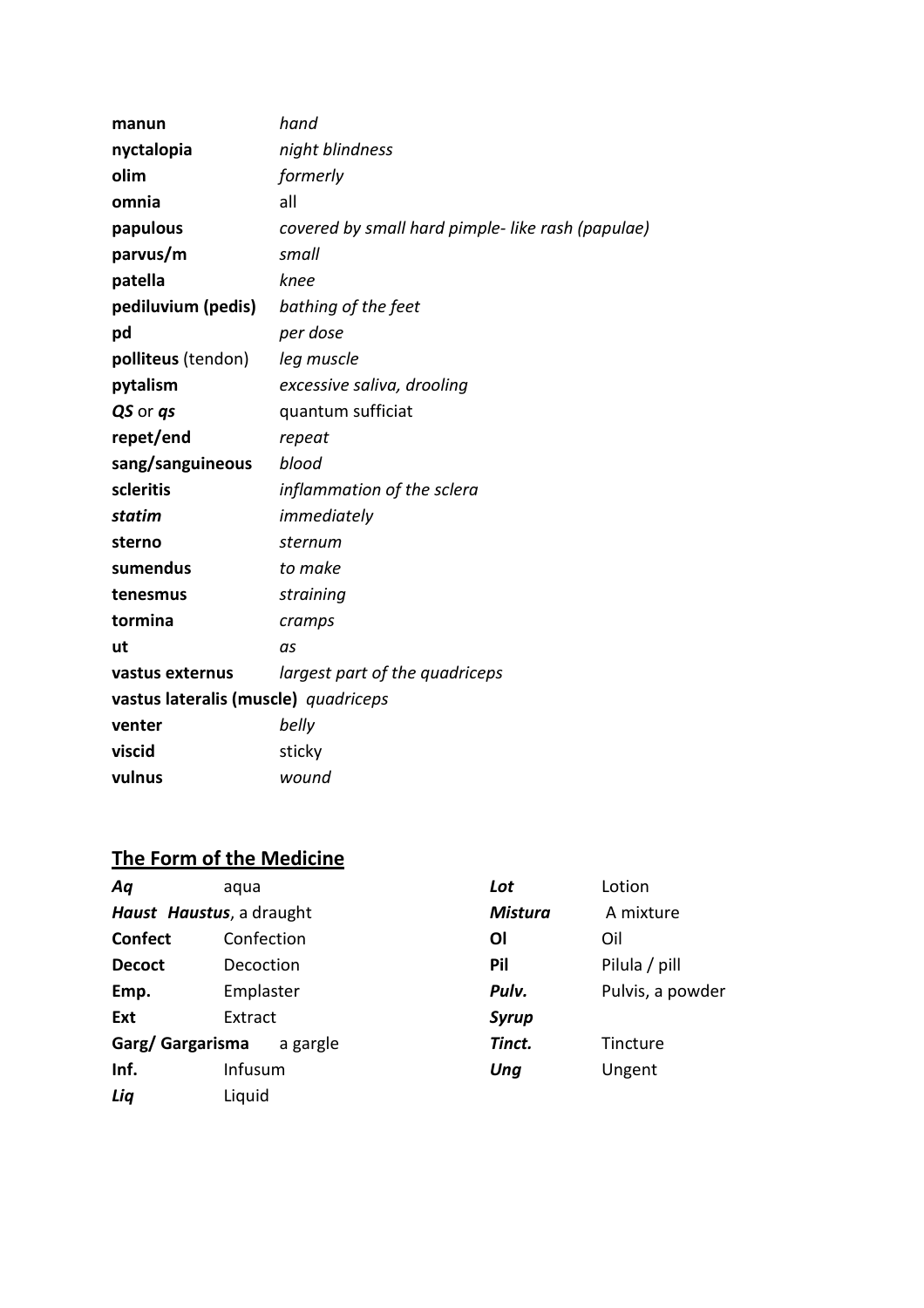### **Procedures**

| Catap: cataplasm        | poultice or plaster                                 |
|-------------------------|-----------------------------------------------------|
| <b>Cucurb: cruentae</b> | cupping                                             |
| Emplast                 | apply a blister                                     |
| Fascia                  | binding                                             |
| <b>Fotus</b>            | fomentation?(the term is used in old medical books) |
| $VS =$ venaesectio      | bleeding                                            |
| Emplast Lyttae          | blister                                             |

### **Phrases**

**Donec alvus plures soluts fuerit**  until the bowels have acted several times

**Omnia et antea**  everything as before

**Parti dolente**  Part affected

**Quamprimum sumendus**  make as soon as possible

**Quantum placet**  As much as it pleases

# **Quod antea**

stated previously

#### **Si non priusquam soluta fuerit alvus**

**Si opus sit**  If necessary

**Si opus fuerit**  As said before